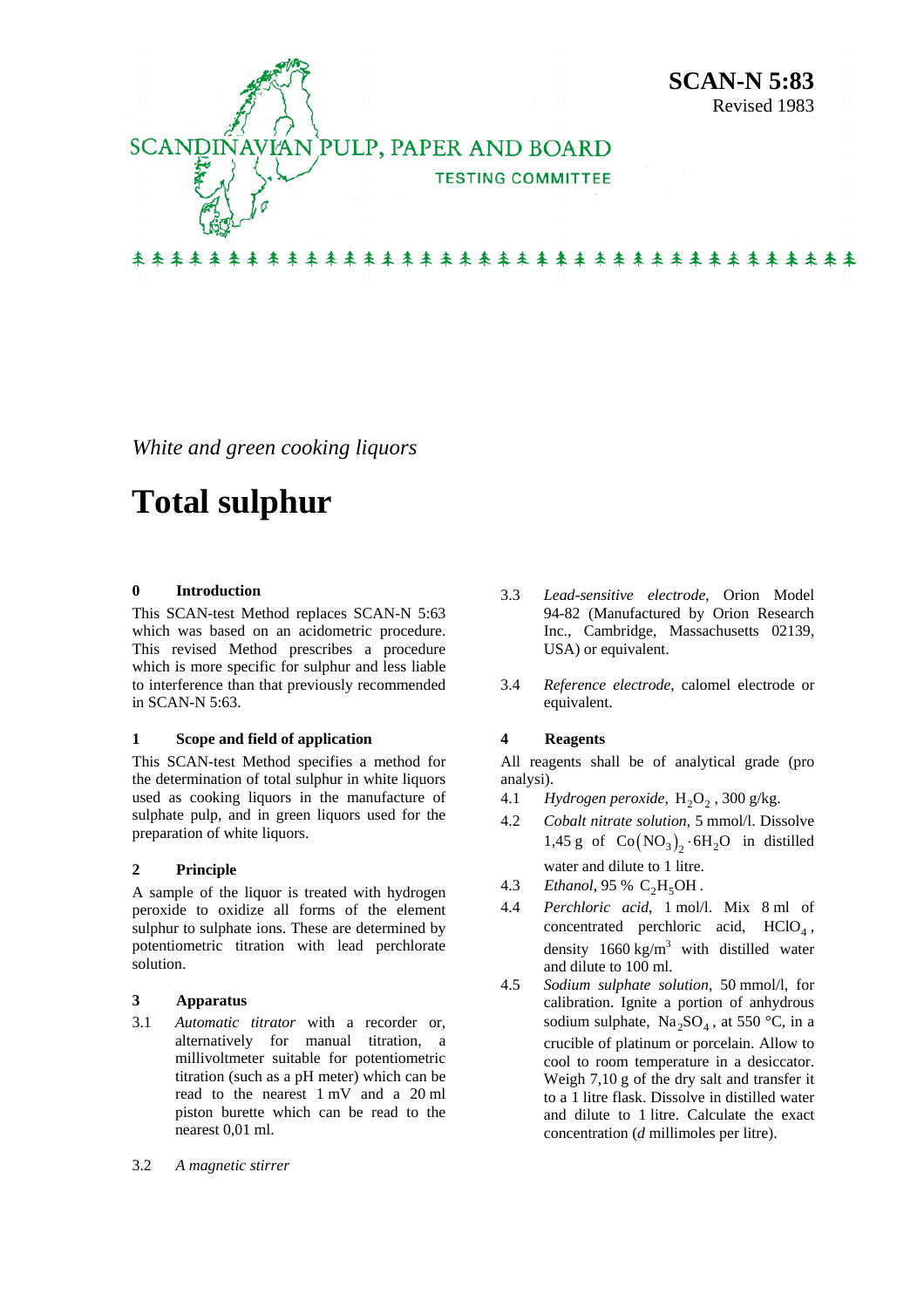4.6 *Lead perchlorate solution*, 50 mmol/l. Dissolve 23 g of  $Pb(CIO_4)_2 \cdot 3H_2O$  in distilled water and dilute to 1 litre.

Determine the concentration in the following way:

Transfer 10,0 ml of the sodium sulphate solution to a 150 ml beaker, add 10 ml of distilled water and 80 ml of ethanol. Adjust the pH to a value near 4 with a few drops of the perchloric acid (4.4) and titrate with the lead perchlorate solution as described in section 5. Calculate the concentration c in millimoles per litre.

$$
c = \frac{d \cdot 10}{a}
$$

where

- *a* is the volume (in millilitres) of lead perchlorate solution consumed,
- *d* is the concentration of the sodium sulphate solution (4.5) in millimoles per litre.
- 4.7 *Peroxide-sensitive indicator paper*, for example that manufactured by E. Merck, Darmstadt, Germany (registered trade name "Merckoquan10011 Peroxid-Test").

#### **5 Procedure**

#### *5.1 Oxidation and dilution*

Carry out the procedure in duplicate. With a precision pipette transfer 1,00 ml of the sample solution to a 100 ml beaker. Add 10 ml of distilled water and hydrogen peroxide (4.1) in portions of 0,5 ml until the solution remains clear and colourless. Normally 5 ml of the peroxide will be sufficient for this purpose. Heat the solution until it boils. Check with the aid of a strip of peroxide-sensitive indicator paper (4.7) that there is an excess of peroxide.

Add 0,2 ml of the cobalt nitrate solution (4.2) and boil gently for 1 min to destroy excess peroxide. Allow to cool and transfer the solution to a 50 mL volumetric flask. Dilute to the mark.

#### *5.2 Titration*

Transfer 20 ml (v ml) of the oxidized solution to a 150 ml beaker. Add 80 ml of ethanol (4.3) and adjust to a pH value close to 4 with a few drops of the perchloric acid (4.4) and with the aid of a strip of a suitable pH indicator paper.

Place the beaker on the magnetic stirrer and place the electrodes in position in the solution.

> *Note* − The lead-sensitive electrode will lose its sensitivity rather rapidly unless it is polished regularly. Follow the instructions and use the polishing paper provided by the manufacturer of the electrode. In some cases it may be necessary to polish the electrode after each titration.

Fill the burette with lead perchlorate solution (4.6). Start the titration and record the titration curve.

Determine the end point of the titration from the inflexion point of the S-shaped curve. Note the consumption of lead perchlorate solution at this point as a ml.

> *Note* − The titration may be performed with other volumes v ml of the oxidized solution than 20 ml, provided that all other volumes are changed in proportion.

# **6 Calculation**

Calculate the total sulphur content of the liquor according to the expression:

$$
X = \frac{32,06 \cdot a \cdot c \cdot f}{v \cdot 1000}
$$

where

- *X* is the total sulphur content in grams per litre,
- *a* is the volume of lead perchlorate solution consumed in the titration in millilitres,
- *c* is the concentration of the lead perchlorate solution in millimoles per litre.
- *f* is the dilution factor, normally 1 ml to 50 ml = 50 (see 5.1),
- *v* is the volume of oxidized solution taken to titration in millilitres,
- 32,06 is the relative atomic mass of sulphur in g/mol,
- 1000 is the factor to convert mmoles to moles.

# **7 Precision**

Four samples were analysed by six different laboratories. The following results were obtained: